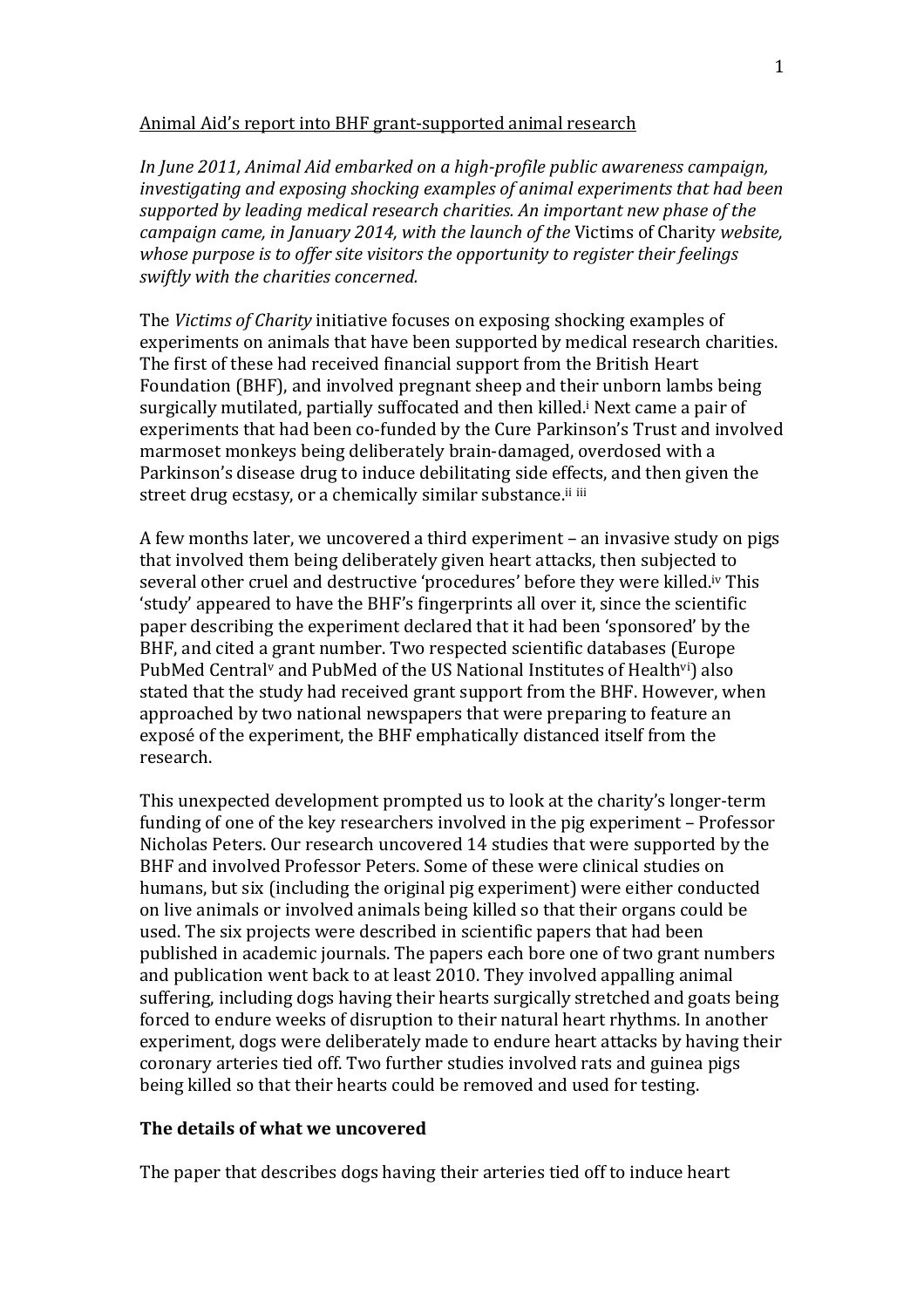attacks, and those that report guinea pigs and rats being killed so that their hearts could be used, acknowledge financial support through grant number RG10/11/28457. The BHF's annual record of research grants shows that RG10/11/28457 is the number of the research grant awarded to Professor Peters between 2010-2011 and is worth more than £1 million.<sup>vii</sup> It is described as a renewal of a 'programme grant' – a type of award that the charity uses to provide researchers with '*long-term support on a 5 year rolling basis*'.<sup>viii</sup> The other three experiments – involving pigs being made to suffer heart attacks, goats' heart rhythms being surgically disrupted and dogs having their hearts stretched – cite grant number RG05/009. However, there is no trace of this number in the annual records of research grants published on the BHF's website. Despite this omission, those three published papers cite Professor Peters as a coauthor and acknowledge financial support from the BHF. In short, all of the experiments described in this report received financial support from the BHF. Professor Peters was involved in each of them and they appear to add up to a programme of work stretching over several years. It can also be confidently stated that the BHF's funding of Professor Peters continues, given that two of his academic profiles state that his research is principally funded by the BHF.ix x

One of the many deficiencies of the papers we uncovered is a sketchy description of what was actually done to the animals, and a conspicuous lack of information about the suffering they endured. Nonetheless, the papers cannot help but reveal some details about the 'procedures', and these are briefly summarised in the text that!follows.

## **1. Dogs made to suffer heart attacks**

**Where:** Columbia University

**When:** Research published in 2014

**BHF grant support:** The scientific paper states that Dr (now Professor) Peters 'acknowledges funding from the British Heart Foundation *(RG/10/11/28457 and Centre of Research Excellence)'* 

**The experiment:** 10 dogs were anaesthetised and deliberately made to suffer heart attacks by having their left coronary arteries tied. Three to five days later, they were anaesthetised again, their chests opened up and an array of electrodes sutured over the left ventricle of their hearts. Electrical stimulation was then used to induce critically rapid heart rhythms.xi

## 2. Dogs subjected to cruel heart-stretching 'procedure'

**When:** Research published in 2010

**BHF grant support:** The scientific paper states in its acknowledgements 'Supported by the British Heart Foundation RG/05/009...'

**The experiment:** 27 'mongrel' dogs were anaesthetised, their chests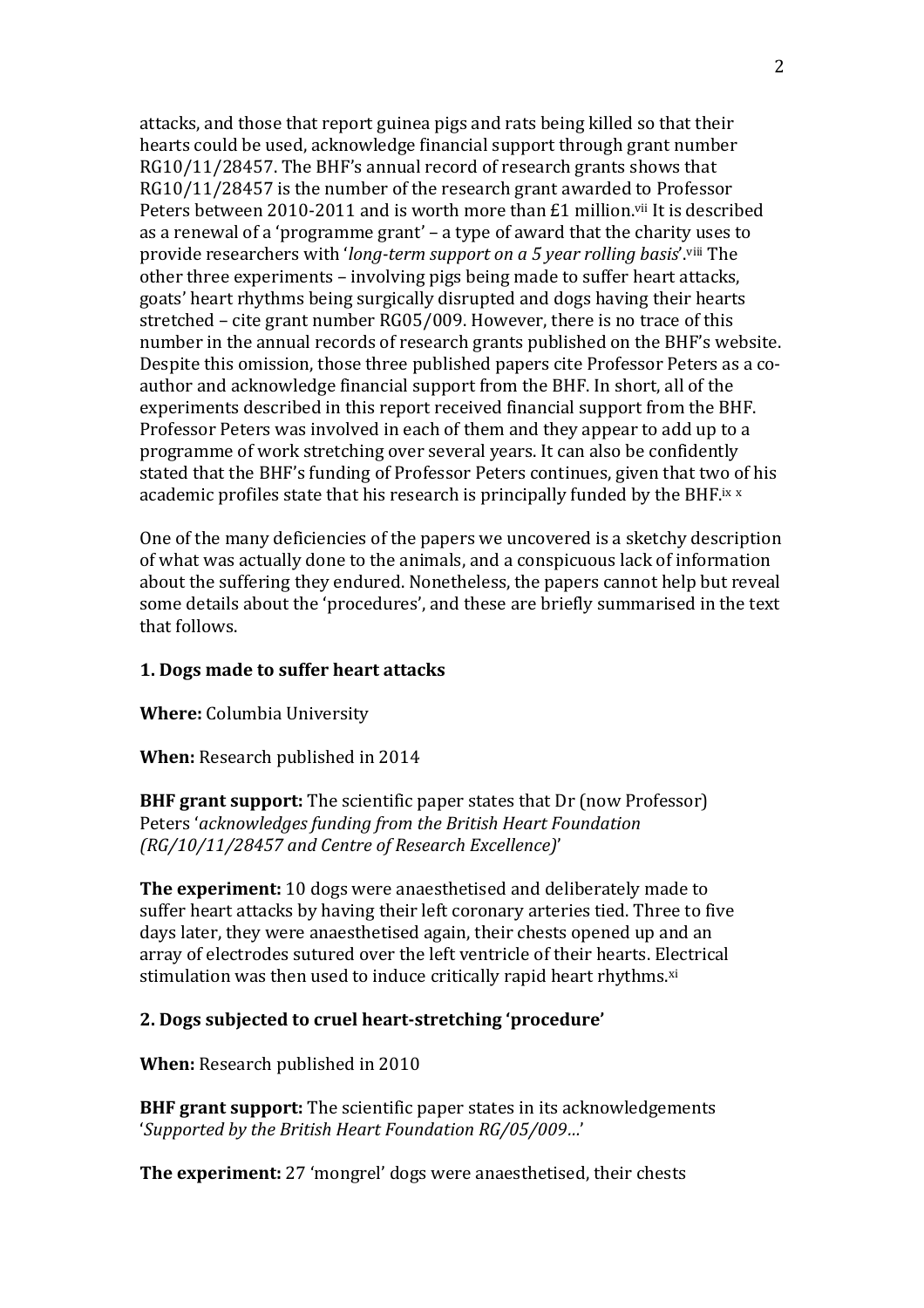opened and their hearts exposed. Some of them then had a device sutured onto the right ventricle of their hearts, which was used to stretch it for six hours. The dogs then had heart dysfunction induced by electrical 'stimulation,' before they were killed and their hearts removed for dissection. We do not know where the dogs used in this experiment originated from, but we are concerned that they may have been acquired from pounds, having previously had a troubled life. Dogs who are purposebred for vivisection would not normally be mixed-breeds.<sup>xii</sup>

# **3. Goats' heart rhythms surgically disrupted**

**When:** Research published in 2010

**BHF grant support:** The scientific paper states that the study was funded by a BHF project grant, and that Professor Peters is '*supported by British Heart!Foundation!grant!RG/05/009*'

**The experiment:** 10 female goats were anaesthetised, had their blood pressure measured and were administered a naturally occurring chemical that affects blood pressure. Every day for the next seven days, they were given a heart drug, and then re-anaesthetised so that further blood pressure measurements could be taken while the chemical was administered again.

In a subsequent 'procedure', 28 adult goats were anaesthetised and had a pacemaker device implanted via their external jugular veins, which was designed to disrupt the natural electrical activity of the heart. Some of the goats then endured the pacemaker being switched on for three separate 28-day periods. This is likely to have been extremely debilitating, and have caused the goats a great deal of suffering. Blood samples were taken frequently – also a stressful procedure that would have added to the goats' suffering.xiii

#### **4. Pigs made to suffer heart attacks**

**Where:** St Joseph's Translational Research Institute, Atlanta

**When:** Research published in 2011

**BHF grant support:** The scientific paper states that the study was '*sponsored!by!Symphony!Medical!Inc.!and!British!Heart!Foundation! (RG05/009*)'

**The experiment:** 16 pigs were anaesthetised and injected with a combination of substances, including gel spheres, to create a blockage in their coronary arteries and cause a heart attack. Some of the 16 pigs suffered severe irregular heart rhythms and an unspecified number was subjected to resuscitation through electric shock and injection. Half the pigs died during this phase of the study. The pigs also had a full-thickness piece of skin removed from their legs, so that cells could be collected and later injected into their damaged hearts.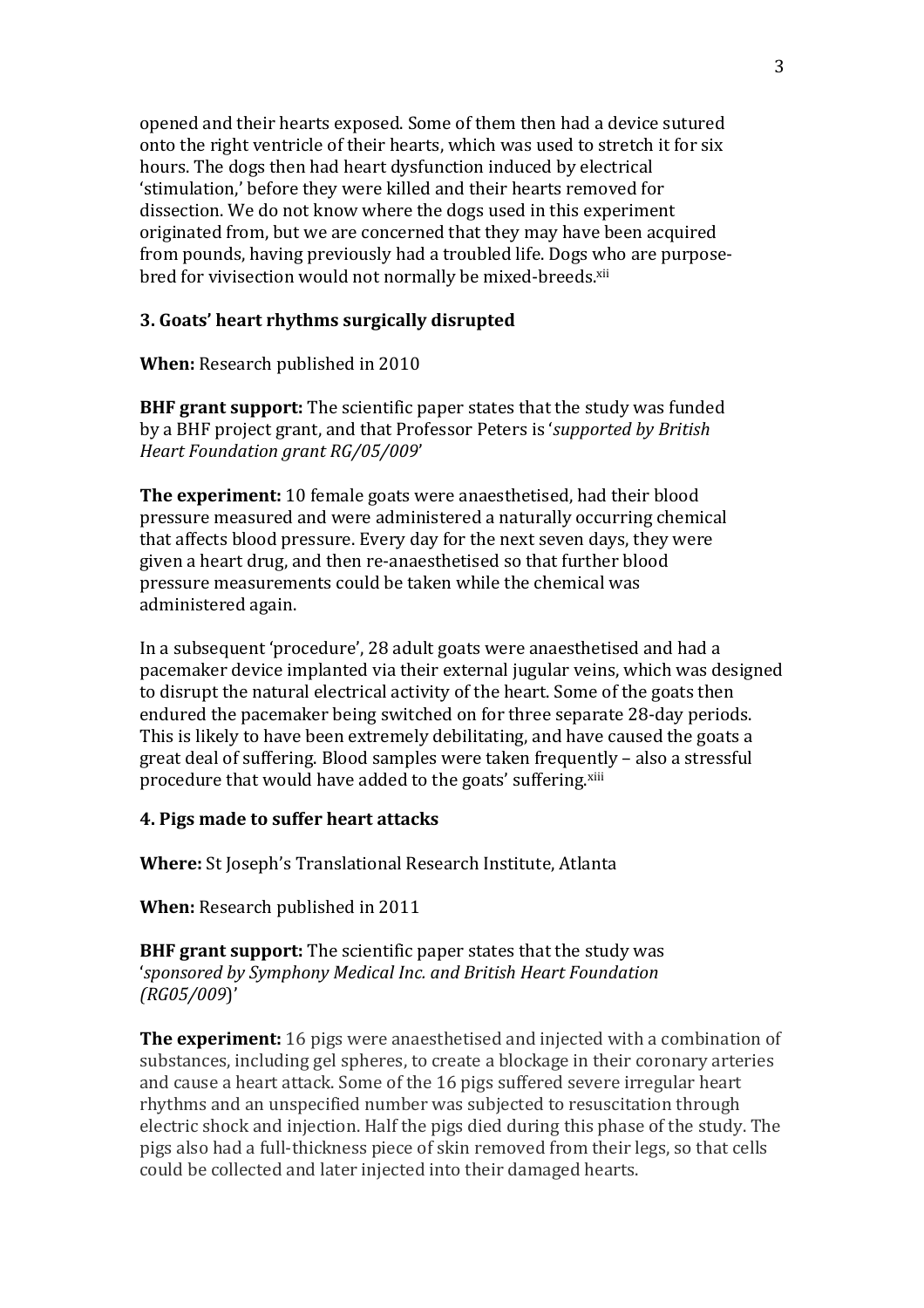Three weeks later, the eight survivors had 'electrode catheters' inserted into their hearts via their thigh veins, which were electrically 'stimulated' to induce critically rapid heartbeats. This was followed by further shock resuscitation. The pigs' chests were then cut open, and either their own skin cells or a saline solution was injected into the damaged area of their hearts. They then had recording devices implanted under their skin, which collected data for four weeks before they were killed and their hearts dissected.iv

# **5. Guinea pigs killed for dissection**

**Where:** Imperial College London

**When:** Research published in 2013

**BHF grant support:** The scientific paper states: '*This work was funded by the British!Heart!Foundation!grants!FS/03/031/15498!and!RG/10/11/28457*'

**The experiment:** An unknown number of guinea pigs were killed and had their hearts removed, chemically treated and dissected. The paper does not state how the guinea pigs were killed, but legally permitted methods include cervical dislocation, a blow to the head or, in more restricted circumstances, decapitation. As part of the same study, heart muscle ethically obtained from six patients undergoing surgery was also used.xiv

# **6. Rats killed and their hearts removed for testing**

**When:** Study published in 2013

**BHF grant support:** The scientific paper states that the research was *'…supported!by!a!British!Heart!Foundation!Programme!grant!(RG/10/11/28457)*'! to Professor Peters. It mentions that one of the other researchers has also been supported by a British Heart Foundation Intermediate Research Fellowship.

**The experiment:** 35 rats were killed and their hearts removed for testing. The experiment involved blocking blood flow to the excised hearts (ischaemia), restoring it (reperfusion), and administering a drug already used to prevent irregular heart rhythms in patients.<sup>xv</sup> Experimental studies on rats to investigate ischaemia and reperfusion have been published for more than four decades.

## **A!waste!of!time,!resources!and!lives**

Although the two Professor Peters-linked grants we investigated were also used to support clinical studies on human patients, the animal experiments we uncovered suggest an urgent need for the BHF to conduct a radical review of its research strategy.

There can be no doubt that the charity is a highly successful fundraising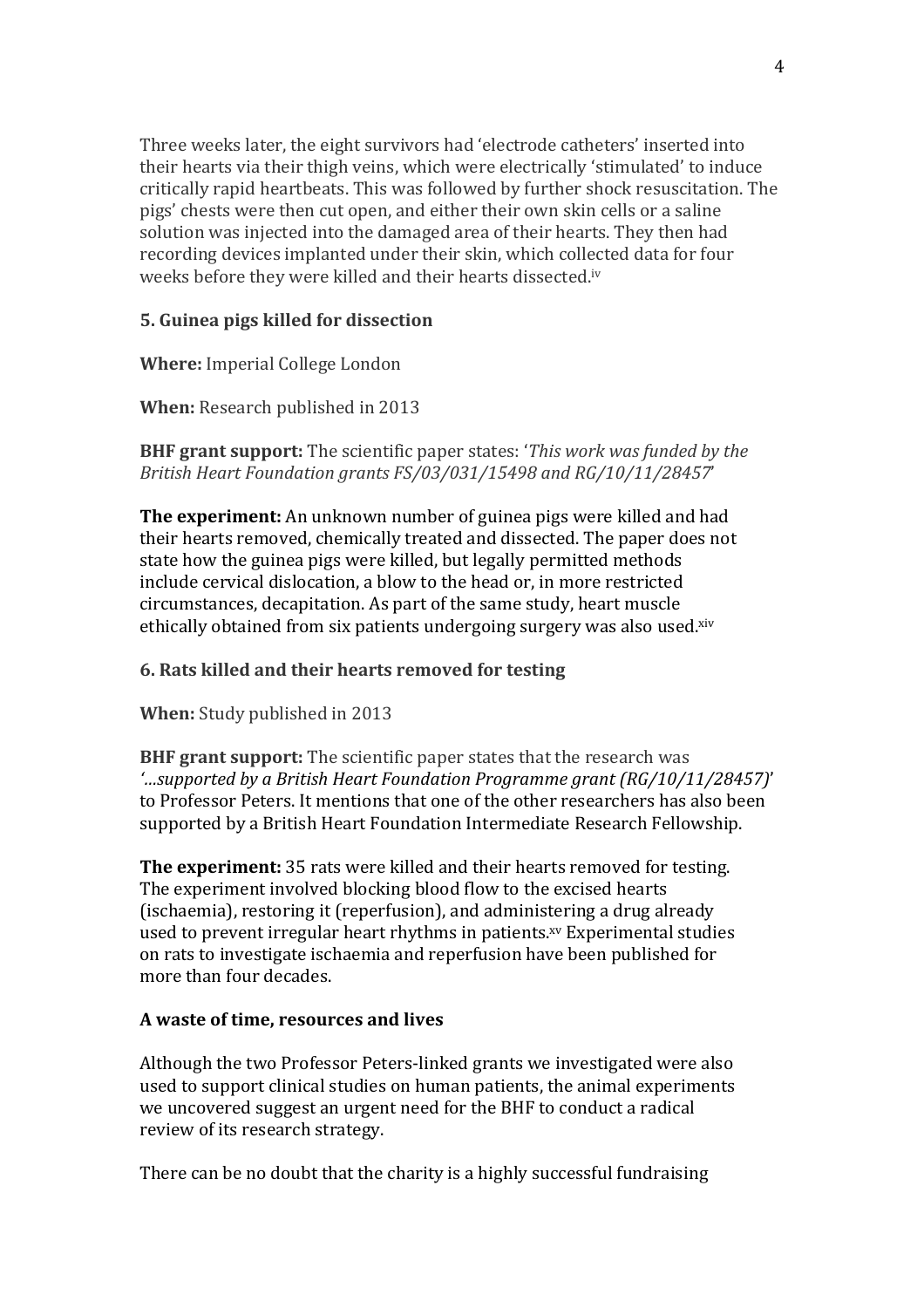machine. Each year, it is able to invest more than  $£100$  million in research, and it boasts a 'portfolio' of 2,500 research projects and programmes.<sup>xvi</sup> Behind these impressive figures are dedicated members of the public who have often suffered grievously (either directly or through their loved ones) as a result of heart disease. They are desperate for medical progress. Many donors hand over regular portions of their own income, or they spend hours organising fundraising events. They are unlikely to be impressed by research that focuses on abstract scientific questions. They expect the research they pay for to be directly relevant to the search for remedies for heart disease, or to the relief of its symptoms.

Research on animals is highly unlikely to achieve either of these outcomes. Some of the key reasons are these:

- There are fundamental differences between species. These can relate to anatomy, organ structure and function, metabolism, chemical absorption, genetics, mechanisms of DNA repair, behaviour and lifespan. Rodents, for example, have a resting heart rate five times higher than humans, but this report describes how rats' hearts were used in a BHF-supported experiment.
- A genetically similar group of animals living in controlled experimental settings cannot predict the response of varied human patients living in natural conditions.
- Artificially created diseases in animals in laboratories do not reflect naturally occurring human illness. This report describes a BHF-supported experiment in which dogs' coronary arteries were tied off to induce a heart attack. This cruel procedure is common practice, but clearly bears little relation to how humans come to have heart attacks.
- The stress caused to animals by routine laboratory practices such as handling, blood collection, physical restraint, injections and force-feeding, as well as recovery from wounds or surgery, results in altered physiological states, which compromise test results.
- Some of the most common and debilitating adverse reactions to drugs are not outwardly visible and therefore cannot be detected in animal tests. These include: nausea, mental disturbance, dizziness, fatigue, depression, confusion and double vision.

Encouragingly, an ever-increasing number of scientific and medical practitioners are drawing attention to the shortcomings of animal research. In June this year, an article published in the prestigious *British Medical Journal* (BMJ), cast serious doubt over the value of disease research using animals.<sup>xvii</sup> The article was accompanied by an editorial, written by the journal's Editor in Chief, which stated: '*Funds might be better directed towards clinical rather than basic research [on animals], where there is a clearer return on investment in terms of effects on patient care.'xviii*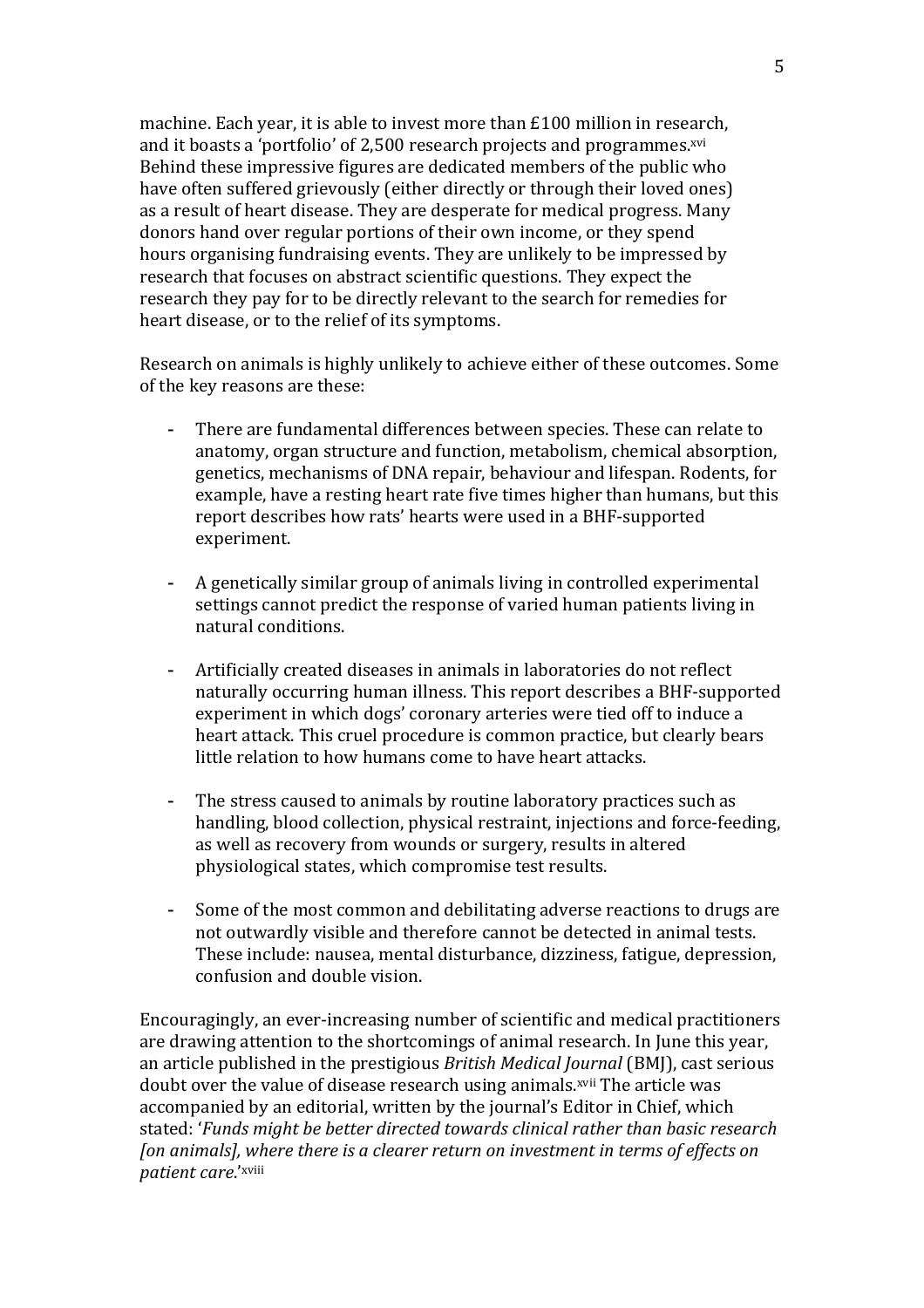The need to ensure that publicly-funded research translates into clear improvements for patients is heavily emphasised by the BHF itself, both on its website and in its research strategy, published in summer 2014. The strategy states, for example, that the charity aims to '*ensure that research funded by the BHF, and others, translates into better prevention, diagnosis and treatment outcomes.*<sup>'xvi</sup> It is a point echoed by heart specialist and former animal researcher John Pippin MD FACC, who has stated: 'No matter where someone is on the ethical spectrum regarding animal experimentation, everyone can agree that deadly *experiments that contribute nothing to human medicine should not be supported by the donations of a trusting public.' xix* 

Abandoning animal research and concentrating on directly human-relevant, nonanimal methodologies would take the BHF some considerable way forward in its declared '*fight against heart disease'*. Additionally, evidence the charity itself offers suggests that it should place a far greater emphasis on how coronary heart disease can be prevented. According to its latest research strategy, 75 per cent of cardiovascular disease is avoidable.<sup>xvi</sup> Yet in 2012-2013, just 25 per cent of BHF charitable expenditure was on disease prevention and patient care.xx

#### **Conclusion**

!!!!!!!!!!!!!!!!!!!!!!!!!!!!!!!!!!!!!!!!!!!!!!!!!!!!!!!

Research charities that depend on public donations for their very existence are self-evidently answerable to that same public with regard to how they spend the large sums entrusted to them. When it comes to animal experiments, a strong indication as to public sentiment came with the results of a national opinion poll commissioned in April 2012 by Animal Aid. A decisive 80 per cent of respondents said they 'would not knowingly donate to a medical research or health charity that funds animal experiments'. And yet the public does give hundreds of millions of pounds each year to research charities that fund vivisection (the BHF's income for 2012-2013 was £133.3 million). $xix$  The gulf between sentiment and deed points to how little people are told about the way their donations are spent. Through our *Victims of Charity* campaigning. Animal Aid is determined to inform the public about the kind of purposeless animal suffering their donations are contributing towards. Meanwhile, we reiterate our call to the BHF to consider objectively the medical evidence relating to animal research. We believe it would then choose to use its considerable financial resources to fund only humane and reliable non-animal research.

<sup>&</sup>lt;sup>i</sup> Kane AD, Herrera EA, Hansell JA et al (2012). Statin treatment depresses the fetal defence to acute hypoxia via increasing nitric oxide bioavailability. *J Physiol.* 2012 Jan 15;590 (Pt 2):323-34

<sup>&</sup>lt;sup>ii</sup> Huot P. Johnston TH, Lewis KD et al (2011). Characterization of 3.4methylenedioxymethamphetamine (MDMA) enantiomers in vitro and in the MPTP-lesioned primate: R-MDMA reduces severity of dyskinesia, whereas S-MDMA extends duration of ON-time. *J. Neurosci.* 2011 May 11;31(19):7190-8